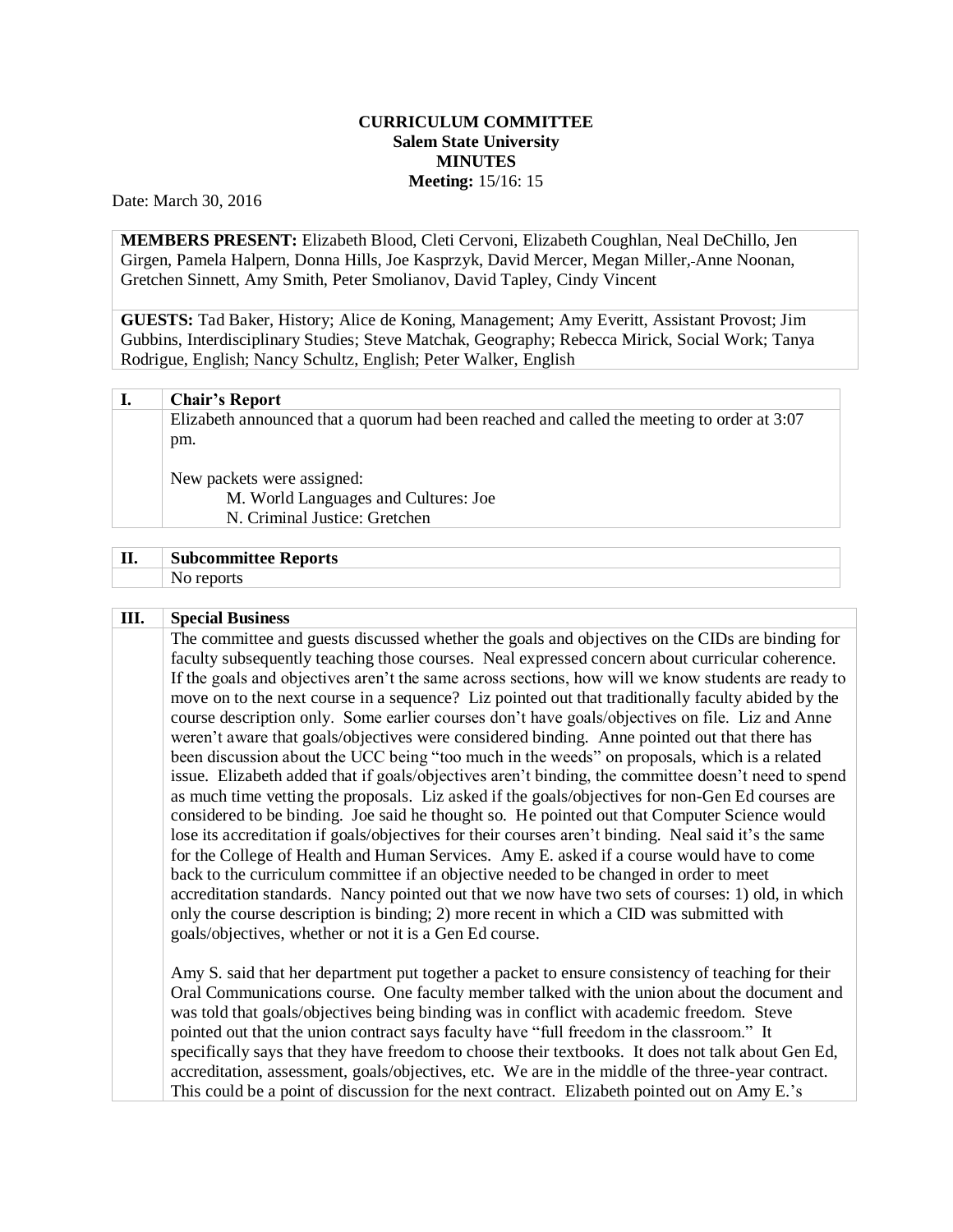behalf that it says "freedom and responsibility" in the contract. Tad said that work on the recertification process for Gen Ed courses is beginning. Nancy suggested we differentiate more formally between "university" Gen Ed courses and other courses, which are under the purview of the departments. Amy S. asked why a faculty member would be held accountable for goals/objectives in one but not the other, given the academic freedom language in the contract. Megan said that the departments have a responsibility to make sure that their students are receiving the content necessary for their disciplines. Criteria for the Gen Ed courses are above the department level, even though some of the courses also meet department needs. Steve pointed out that the contract does not differentiate between Gen Ed and other courses. He suggested that it should be up to whichever committee is responsible for reviewing courses for Gen Ed recertification five years out to see if they are meeting the criteria in practice. If a course is not meeting the criteria or goals of the category there would be potential issues with the course remaining in the category. Steve said it would then be up to the department to respond appropriately to the feedback from the Gen Ed recertification process. Tad said that if someone filed a grievance, the issue would be resolved.

Neal raised the question of the role of the curriculum committee if there is full academic freedom. Peter W. said that faculty in the discipline best know how to teach in their areas. Who is charged with making sure that the goals/objectives are being met? Ensuring that all the goals/objectives in the proposals are being met would become an administrative nightmare.

Megan asked if the fact that the course description has always been considered binding is a violation of academic freedom according to the contract. Where is the line? There seems to be confusion around the level of specificity of the CIDs. There was criticism with the old core that the course description and syllabus were not enough to figure out whether a course met the criteria for a certain category, thus the creation of the CID. She raised the question of the level of authority of the governing body that created the new core. The Gen Ed resulted from the shared governance committees and the Gen Ed Committee, which represent the work of the faculty. The Gen Ed curriculum and the curriculum in general are designed and developed by the faculty collectively, either within a department or across the university community. The contract defines the authority of the contract committees. Elizabeth pointed out that expectations have changed for teaching. It's no longer just about the content but what will students should be able to do upon completion of a course. The creation of Gen Ed was a collaborative process in which faculty members agreed on what students should be able to do upon finishing a course in a given area. Gen Ed proposals were designed for departments to demonstrate that they understood the criteria.

Megan made a motion to continue for 15 minutes; Neal seconded. Approved with one abstention.

Megan asked what would happen if we send a social work student out in the field, and s/he causes harm because s/he has not been adequately prepared. Amy S. suggested this is the academic responsibility part of the contract. Faculty in a given department know that their courses need to meet certain standards for accreditation in their field. Peter S. suggested we consider what other universities are doing in terms of best practices.

Anne asked if the university has passed a Gen Ed curriculum that the larger university community can't technically enforce. She pointed out that the review process is very time consuming. Donna noted that some curriculum committee members have different opinions as to how closely proposals should be vetted. Elizabeth pointed out that a department can move a course forward for approval even if the sub-committee doesn't think it is ready. Megan added that the issue of enforcement applies beyond Gen Ed courses. Tad pointed out that the Gen Ed assessment committee is not a contract committee. He believes the CIDs are important because we are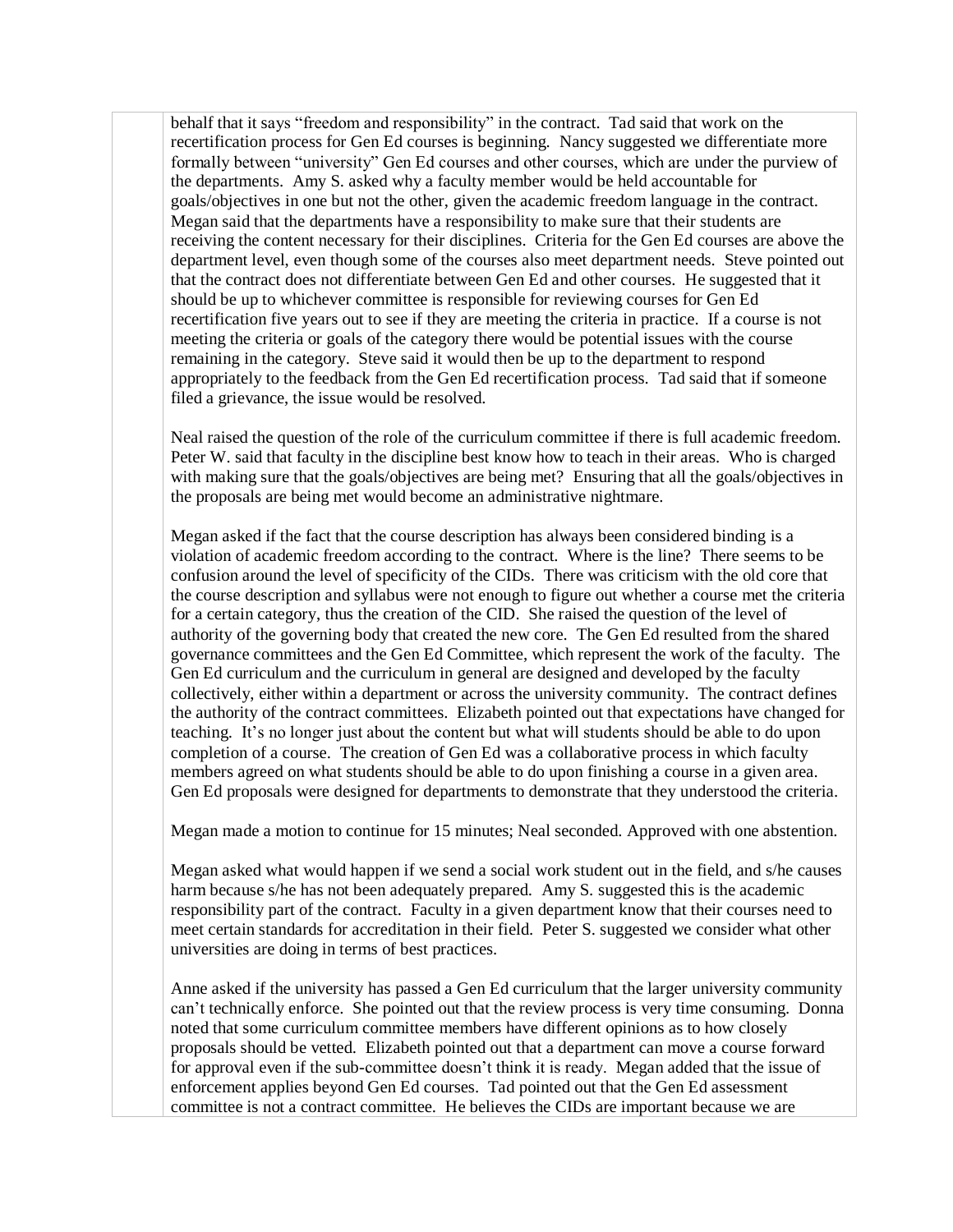crossing curricular boundaries with Gen Ed. For example, the Human Past category is open to those outside History.

Amy made a motion to continue for 15 minutes; Megan seconded. Unanimously approved.

Amy S. said that Disability Services advised Speech & Communication to hone in on the requirements for the Oral Communications courses. For example, how many people are required to be in the audience when students are presenting? This issue might come up with a student who suffers from an anxiety disorder. Does establishing such a requirement run afoul of academic freedom? Elizabeth suggested that this falls under professional responsibility. Steve pointed out that we are in a gray zone, where community-based consensus decisions are made and usually work. There will always be exceptions.

Tad asked what the next step should be. Donna suggested we owe the wider community a statement. Elizabeth said that the UCC sub-committees have varied on how closely they look at the CIDs. The committee should take the assignments as examples. Steve said that some faculty members have told him that they refuse to submit CIDs because they find the process burdensome. The process needs to work for everyone. Nancy asked if there could be a simpler process for non Gen Ed courses. Neal suggested the need for a wider university discussion, perhaps a forum with the provost about the question of the goals/objectives being binding. Megan made a motion that Neal work with Steve on an open forum; Peter S. seconded. Unanimously approved.

| IV. | <b>Old Business</b> |                                                                                                                                                                                                                                                                                                                                                                                                                                                                                                                                                                                                                                                                                                                      |  |
|-----|---------------------|----------------------------------------------------------------------------------------------------------------------------------------------------------------------------------------------------------------------------------------------------------------------------------------------------------------------------------------------------------------------------------------------------------------------------------------------------------------------------------------------------------------------------------------------------------------------------------------------------------------------------------------------------------------------------------------------------------------------|--|
|     | dept.               | A. PHILOSOPHY DEPARTMENT (10/29/14, CRS B, Regina, 12/8/14) TABLED waiting for<br>PHL304-Existentialism (W-II) 15:146                                                                                                                                                                                                                                                                                                                                                                                                                                                                                                                                                                                                |  |
|     |                     | B. MANAGEMENT DEPARTMENT (10/15/15 P. Smolianov and CRS E) TABLED READY<br><b>TO MOVE FORWARD</b><br>BUS470-Business Policy and Strategy-Change in Course 16:139<br>BUS302-Business Study Travel Seminar (International)-New Course 16:143<br>BUS303-Business Study Travel Seminar (Domestic)-New Course 16:241                                                                                                                                                                                                                                                                                                                                                                                                      |  |
|     |                     | C. MUSIC AND DANCE DEPARTMENT (10/14/15 D. Hills and CRS A) TABLED<br>MUS102N-Music and Humanities-Change in Course-HP 16:159<br>MUS103-Music and Humanities II-Change in Course-HP 16:160<br>MUS121-Women in Music History-Change in Course-HP 16:164                                                                                                                                                                                                                                                                                                                                                                                                                                                               |  |
|     |                     | D. GEOGRAPHY DEPARTMENT (10/15/15 D. Hills and CRS A) TABLED<br>Environmental Sustainability Minor-Change in Minor 16:127<br>Geographic Information Science Minor-New Minor 16:128<br>Sustainable Tourism Minor-New Minor 16:129<br>GPH344-Remote Sensing-Change in Course-Change in Course-SR 16:130<br>GPH363-Seminar in Ecotourism-Change in Course-W-II 16:131<br>GPH371-Environmental Sustainability and Society-Change in Course-CS 16:132<br>GPH375-Food, Drink and the Environment-CS 16:133<br>GPH462-Exploring Tourism Destinations-Change in Course 16:134<br>GPH464-Tourism Planning and Development-Change in Course 16:135<br>BS-Geography-Travel and Tourism Concentration-Change in Flowsheet 16:136 |  |